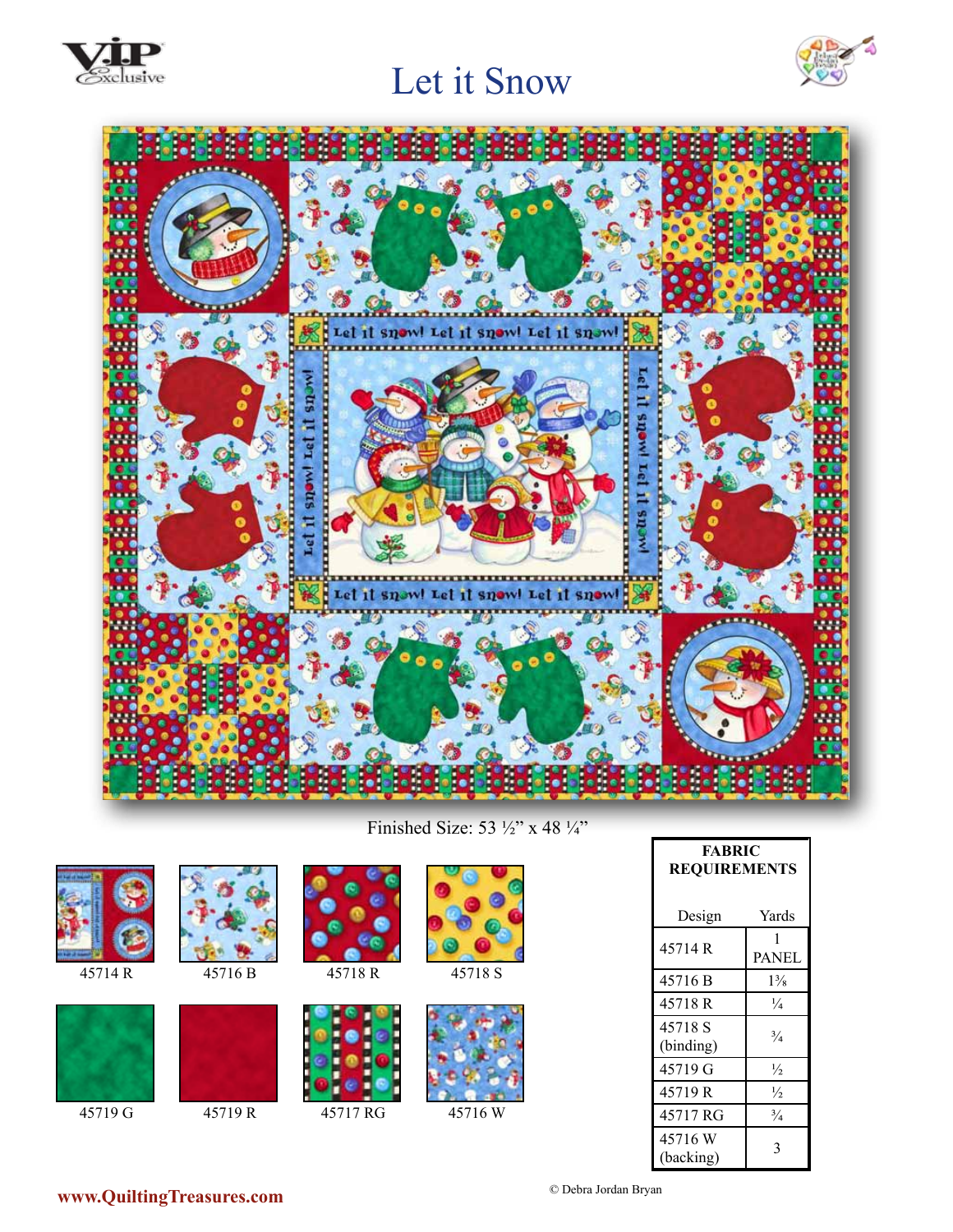



#### **Let It Snow Quilt**

Size 53 ½" x 48 ¼" Quilt Designed by Phyllis Dobbs Skill Level –Beginner

#### **Cutting:**

**WOF= width of fabric**

#### **Blue Snowmen 45716 B**

• Cut 4 strips @ 11 ⅜" x **WOF**.

• Sub cut 2  $\omega$  22  $\frac{1}{4}$ " x 11  $\frac{3}{8}$ " and 2  $\omega$  27  $\frac{1}{2}$ " x 11  $\frac{3}{8}$ " for the borders.

#### **Stripe 45717 RG**

• Cut 5 strips @ 2 ½" x **WOF**; join strips using diagonal seams.

• Sub cut 2  $\omega$  44" x 2 ½" and 2  $\omega$  49 ¼" x 2 ½" for the borders.

• Fussy cut 2  $\omega$  4  $\frac{1}{8}$  x 4  $\frac{1}{8}$ .

• Keep the green stripe centered as shown.

#### **Red dot 45718 R**



• Cut 1 strip @ 4 ⅛" x **WOF**.

• Sub cut 8  $@$  4  $\frac{1}{8}$ " x 4  $\frac{1}{8}$ ".

#### **Yellow dot 45718 S**

• Cut 1 strip @ 4 ⅛" x **WOF**; sub cut 8 @ 4 ⅛" x 4 ⅛".

• Cut 6 strips @ 2 ½" x **WOF** Binding.

#### **Green tonal 45719 G**

• Cut 4 pieces using the mitten pattern, reverse pattern and cut 4 more pieces.

• Cut 4 @ 2  $\frac{1}{2}$ " x 2  $\frac{1}{2}$ ".

• Print the mitten pattern with No Scaling for the setting.

#### **Red tonal 45719 R**

• Cut 4 pieces using the mitten pattern, reverse pattern and cut 4 more pieces.

#### **Panel 45714 R**

• Cut center snowman panel block  $\omega$  27  $\frac{1}{2}$ " x 22  $\frac{1}{4}$ ".

• Cut the two round snowman pieces  $\omega$  11  $\frac{3}{8}$ " x 11  $\frac{3}{8}$ "; keep the snow man circle centered.

#### **Batting** (for mittens)

• Cut 4 strips  $\omega$  9" x **WOF**; sub cut 8  $\omega$  9" x 10".

**Additional Materials:** Twenty four ½" yellow buttons

#### **Construction:**

*\* Sew with ¼" seam allowance and all fabrics right sides together. Press each seam toward the darker fabric as you sew, unless noted otherwise.*

**1.** Place 2 green mitten pieces right sides together with edges aligned. Pin these to a piece of batting and cut the batting to match mittens. Sew around all edges, leaving a 3" opening along the top edge. Turn right side out through the opening between the fabric layers, press, and slipstitch the opening closed. Repeat to make 4 green and 4 red mittens. Sew 3 one-half inch yellow buttons across the cuff of each mitten. Set aside.



**2.** Sew the blue snowman 22  $\frac{1}{4}$  x 11  $\frac{3}{8}$  pieces to the short sides of the center snowman panel. Press the seams towards the snowman borders.

**3.** Sew two 4 ⅛" red dot squares to opposite sides of a  $4\frac{1}{8}$ " yellow dot square. Make 4 rows. Sew two  $4\frac{1}{8}$ " yellow dot squares to opposite sides of a 4 ⅛" stripe square (arrange the stripe vertically). Make 2 rows. Sew the rows together alternating the rows to form a 9-patch block as shown below. Make 2 blocks.



**4.** Sew a 9-patch block and a snowman block to opposite ends of a 27  $\frac{1}{2}$ " x 11  $\frac{3}{8}$ " blue snowman border piece as shown below. Press the seams towards the snowman borders.



Reverse the blocks for the second  $27\frac{1}{2}$ " x 11  $\frac{3}{8}$ " blue snowman border piece also shown below. Press the seams towards the snowman borders. Make 1 row of each.

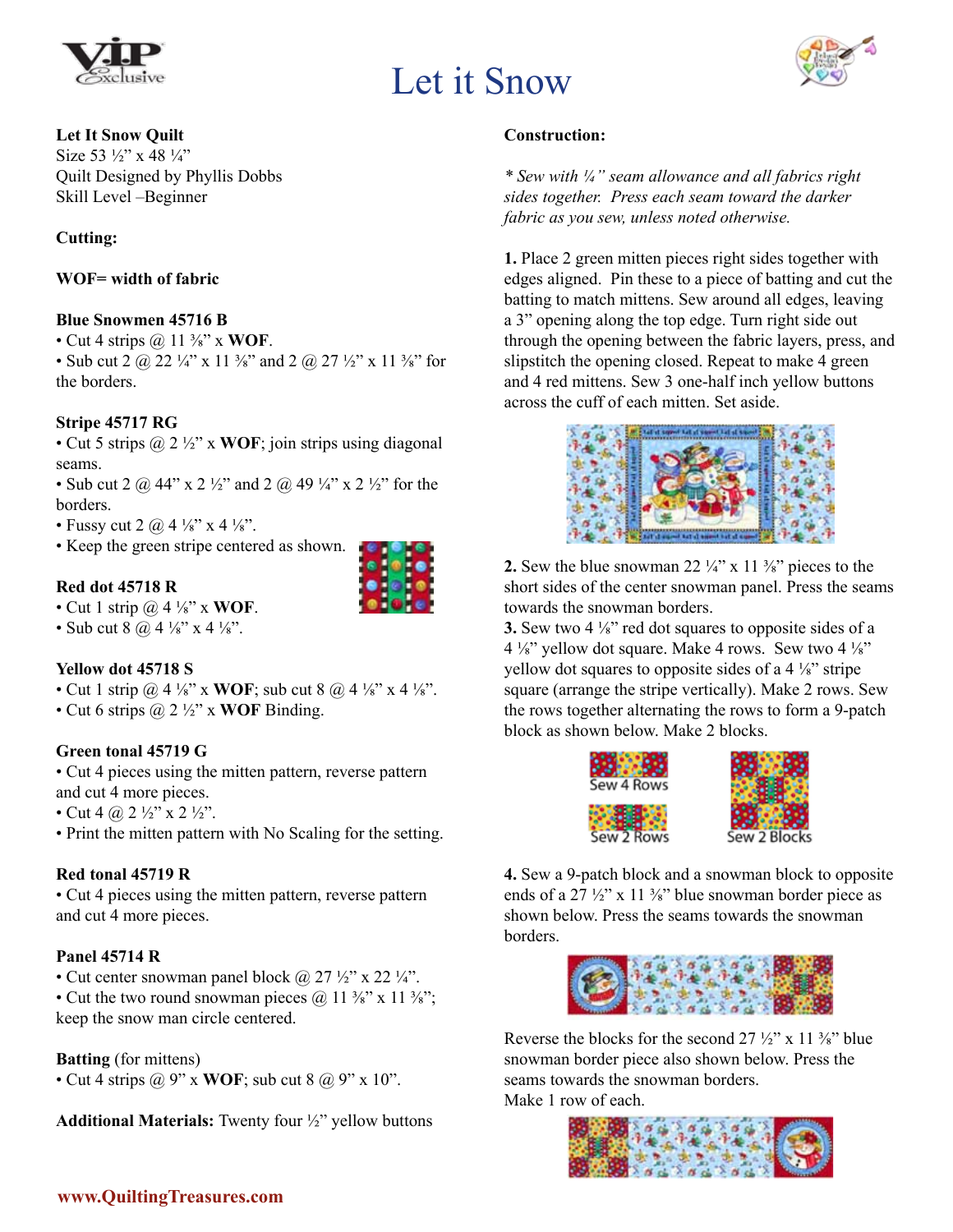



**5.** Sew the top and bottom border units to the top and bottom edges of the quilt top as shown below. Press the seams towards the panel.



**6.** Sew a 44" x 2 ½" stripe border piece to the short sides of the quilt top. Press all seams towards the striped border strips.

Sew the green tonal  $2\frac{1}{2}$ " squares to the ends of each of the 49  $\frac{1}{4}$ " x 2  $\frac{1}{2}$ " border strips. Press the seams.

Sew these border strips to the top and bottom of the quilt top.



**7.** Arrange the mittens and pin to the blue border areas as shown below. Hand sew the mittens to the quilt top, with a tacking stitch, close to the outside edges of the mittens.



Layer and quilt as desired.

#### **Binding:**

Sew ends of binding strips together diagonally to form a continuous strip to go all the away around the quilt edge. Sew binding to the front edge of the quilt, right sides together. Miter the corners. Turn the binding to the back and fold a  $\frac{1}{4}$ " hem under. Hand sew the binding to the back.